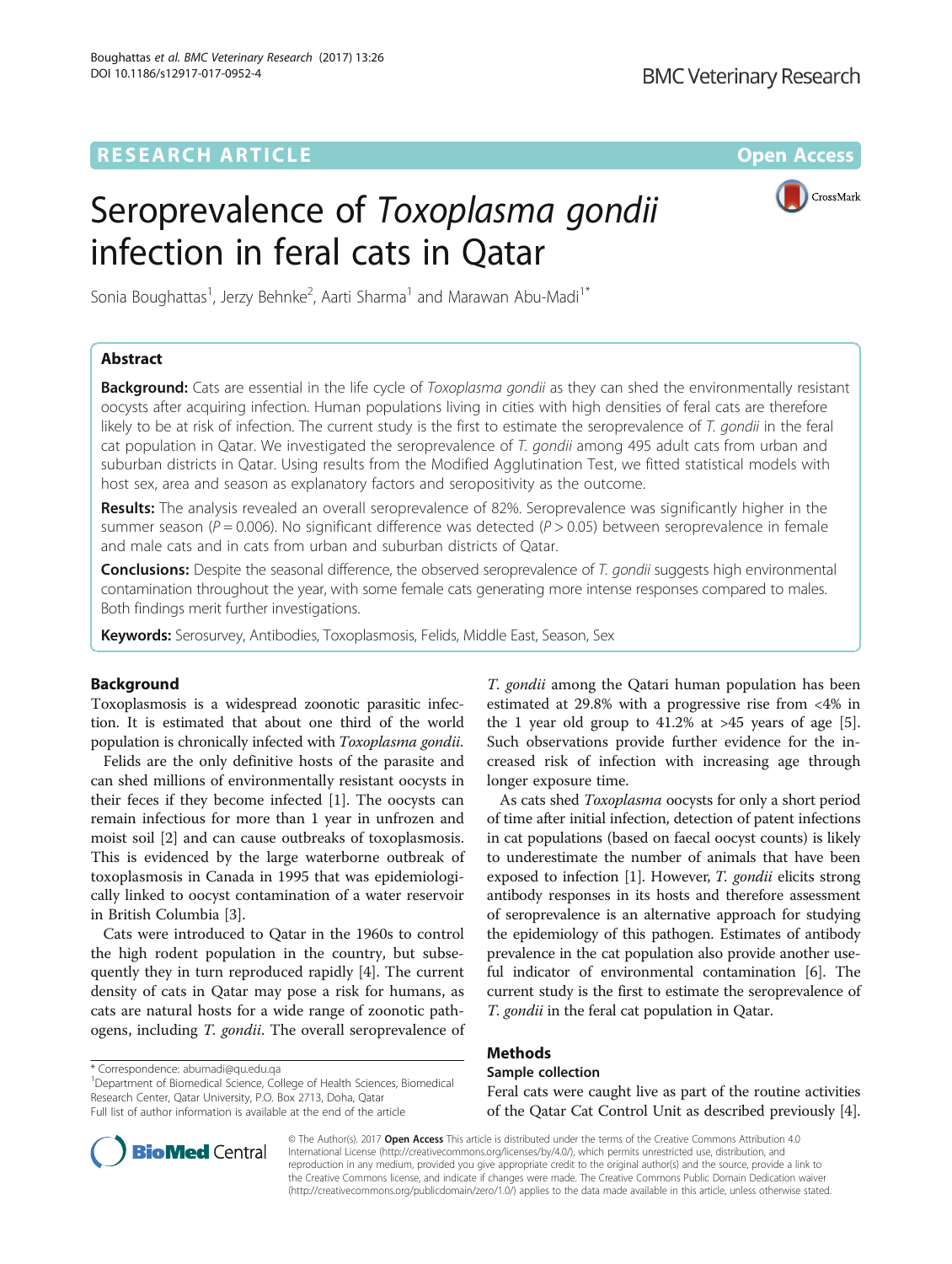Briefly, trapped adult cats that were eligible for the trap-neuter-return program were transported to a shelter for sterilization. For each animal the sex, the area, and the season of sampling were recorded. In the current study, sampling began in September 2014, and ended in September 2015 (394 samples in summer and 101 samples in winter).

Cats from both urban ( $n = 216$ ) and sub-urban ( $n = 279$ ) areas were investigated in this study. Within each sector, traps were set out in places most likely to be frequented by cats at night, i.e. in alleyways, in back yards close to houses, and near to rubbish bins and municipal garbage containers.

Blood was drawn by experienced veterinarians complying strictly with animal welfare guidelines as stipulated by the National Institutional Animal Care and Use Committee of Qatar. Blood samples were then centrifuged at  $5000 \times g$  for 20 min at room temperature and the resulting supernatants were collected and used for serology.

## Serology

A total number of 495 sera (234 males and 261 females) were tested for *T. gondii* IgG antibodies using commercially available Toxoplasma gondii antigen (#EH2001, Kerafast® Boston, USA). Two-fold serial dilutions, in phosphate buffered saline (pH 7.2), were made from 1:25 to 1:200 and tested with a Modified Agglutination Test (MAT), as previously described [\[7](#page-4-0)]. Samples that were positive at a dilution of 1:200 were further diluted in a second run to a dilution of 1:3,200 for antibody titration, and those positive at 1:3,200 were diluted in a third run until no further agglutination was evident.

Positive controls (provided by the Department of Laboratory Medicine and Pathology at Hamad General Hospital) and negative controls (serum dilution buffer without serum) were included in each test. Agglutination in at least half of the "U" well bottoms of a microplate was accepted as a positive reaction. In the case of complete sedimentation on the well bottom with no sign of agglutination, the sample was recorded as negative, i.e. no evidence of T. gondii antibodies in the serum. A titer (inverse of a dilution) of 25 or higher was considered positive.

## Statistical analysis

Prevalence values (percentage of animals infected) are given with 95% confidence limits ( $CL_{95}$ ), calculated by bespoke software based on the tables of Rohlf and Sokal [[8\]](#page-4-0). For analysis of seroprevalence, we used maximum likelihood techniques based on log linear analysis of contingency tables in the software package IBM SPSS Statistics Version 21 (IBM Corporation). Initially, full factorial models were fitted, incorporating as factors SEX (at 2 levels, males and females), AREA (at 2 levels, 1 for urban areas [Al Hilal, Bin Omran, Al Sadd, Umm-Ghwailina,

Al Salata, Madinat Khalifa, Al Nasr, Al Maamoura, Al Dafna, Al Muntzah, Al Markhiya, Al Najma, Old Airport, Al Asiri] and 2 for suburban areas [Al Azizia, Al Rayyan, Al Luqta, Al Waab, Abu Hamour, Al Wakrah, Muaither, Um Al Amad, Shahaniya, Al Gharrafa, Al Kharaitiyat, Umm Salal, Al Zaghwa, Al Wajba, Al Khor, Al Khissa]) and SEASON (at 2 levels, summer [May-October] and winter [November-April]). INFECTION, reflecting the presence or absence of antibodies to T. gondii (overall or at specific dilutions) was coded as a binary factor, and the cut-off for statistical significance was considered to be a  $P$  value of 0.05 (two tailed) [\[4](#page-4-0)].

For analysis of quantitative data we first ranked the titers on a scale from 0 to 8, where  $0 =$  no agglutination, 1  $=$  maximum agglutination at 1:25 and so on to 8 = agglutination at dilutions higher than 1:3,200. We used a zeroinflated model in R version 2.2.1 (R Core Development Team and the pscl package) that analyzed a binomial process (0, 1 for the high responders versus the rest with a binomial model with logit link) and a Poisson (Poisson model with log link) for the rest.

## Results

Of the 495 feral cats (234 males and 261 females) tested, 406 (82.0%,  $CL_{95=7}$ 6.11–86.79) were positive for *T. gondii* antibodies. Four samples presented prozone effects with negative results at the low dilution of 1:25 and positive agglutination at higher dilutions  $\geq 1:1,600$ . The frequency distribution of antibody titers among the sampled cats is shown in Fig. [1,](#page-2-0) and the bimodal distribution of antibody titres, with peaks in the lower and top ends of the positive range can be clearly seen.

Seroprevalence of T. gondii was similar in males and females:  $82.5\%$  (CL<sub>95</sub> = 78.58–85.84) and 81.6%  $CL_{95} = 77.45 - 85.17$  respectively. With SEASON and AREA taken into account, the difference between the sexes was not significant (for SEX x INFECTION  $\chi_1^2$  $= 0.216$ ,  $P > 0.05$ ). However, when the prevalence of antibodies in male and female cats was plotted separately against serum dilution (Fig. [2a](#page-3-0)), there was a significant effect of host SEX at high antibody titers (models taking SEASON and AREA taken into consideration, at a serum dilution of 1:400, for SEX x INFECTION  $\chi_1^2$  = 11.69,  $P = 0.001$ ; and in serum dilutions higher than 1:3,200;  $\chi_1^2 = 7.30$ ,  $P = 0.007$ ).

Seroprevalence was similar in cats from urban and sub-urban areas (82.4%,  $CL_{95} = 78.64 - 85.67$ , and 81.7%,  $CL_{95} = 77.42 - 85.37$ , respectively) and no significant difference between areas was detected whether testing overall positivity (for AREA x INFECTION  $\chi_1^2 = 0.42$ ,  $P > 0.05$ ), or positivity at specific dilutions of serum.

The number of cats sampled in the summer was 394, and 101 in the winter months. There was a significant effect of SEASON on seropositivity (with host SEX and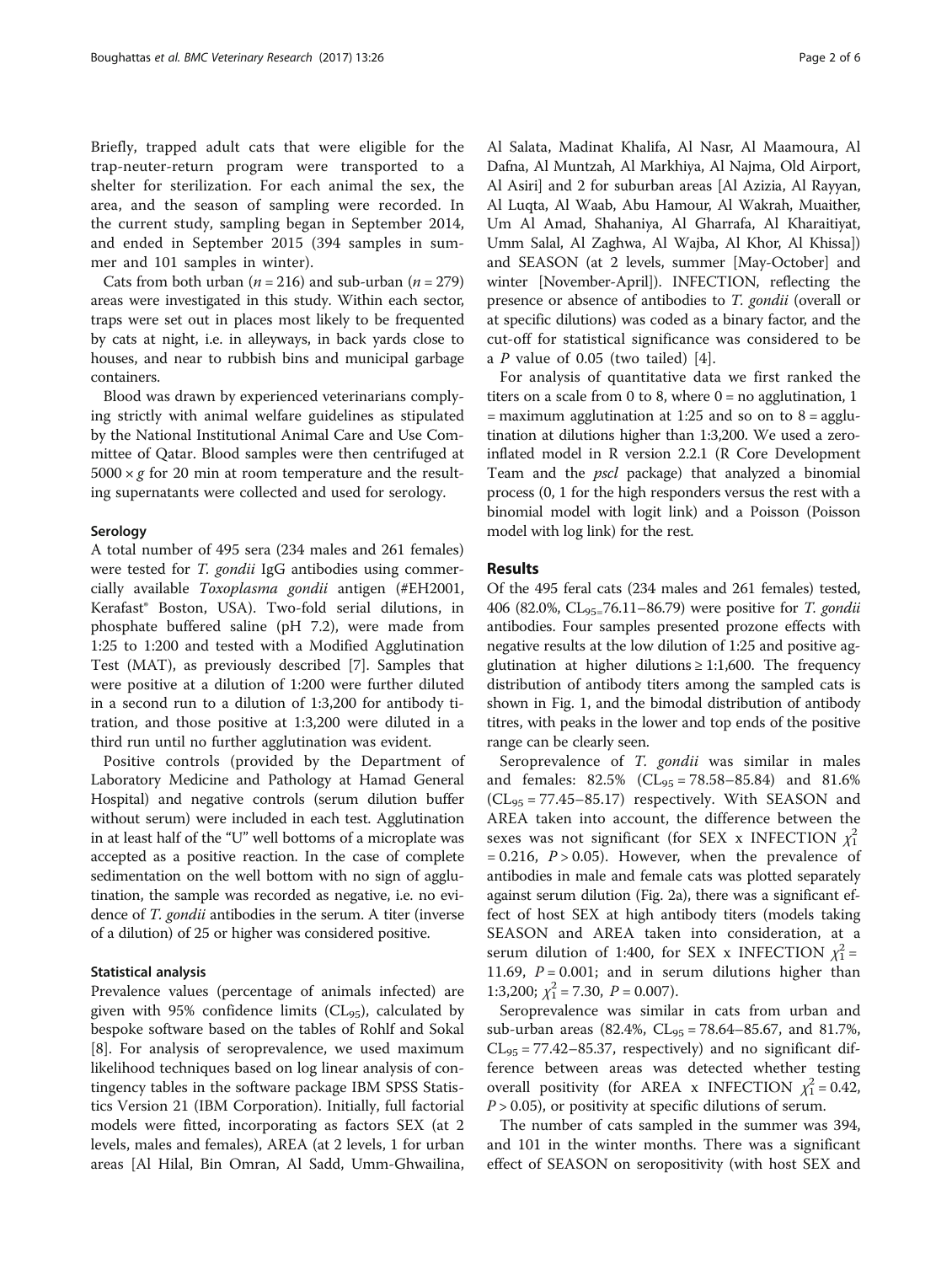

<span id="page-2-0"></span>

AREA taken into account, for SEASON x INFECTION  $\chi_1^2$  = 7.52, P = 0.006). Seroprevalence was higher in the summer months (84.5%,  $CL_{95} = 79.62 - 88.46$ ) in contrast to the winter  $(72.3\%, CL_{95} = 65.53 - 78.14)$  and see Fig. [2b\)](#page-3-0).

Quantitative analysis was in general in agreement with these conclusions. Based on the zero-inflated model and a binomial process in which the high responders (cats showing titers in excess of 1:3,200) were coded as 1, and the rest as zero, the occurrence of the highest titers (>1:3,200) was affected significantly only by host sex  $(z = 2.534, P = 0.0113)$ . Males (mean rank = 0.201 ± 0.025,  $n = 234$ ) had a lower frequency of high titers than females (mean rank =0.307 ± 0.029,  $n = 251$ ), as found in the earlier log linear model given above.

# **Discussion**

This study demonstrated a high overall seroprevalence of T. gondii antibodies in the feral cat population in Qatar. Seroprevalence was higher than values reported from neighboring countries, as for example 19.6% in Kuwait [[9\]](#page-4-0) and 30.4% in Iraq [[10](#page-4-0)]. Similar seroprevalences to those recorded in this study have been observed mainly among cats from tropical areas: Ethiopia with 85.4% [\[11](#page-4-0)] and the Amazon with 87.3% [\[12\]](#page-4-0).

While the present work did not find an overall significant difference in seroprevalence between male and female cats as observed elsewhere [\[13, 14\]](#page-4-0), higher antibody titers were detected in female cats when analysis was restricted to the high dilutions (>1/400) which is in accordance with other reports [[6, 15\]](#page-4-0). However our observation of some female cats expressing more intense antibody

responses than male cats contrasts with the conclusions reached by Miro et al. [[16](#page-4-0)], who reported in their study that stray male cats had significantly higher seroprevalence. The authors linked their findings to differences in the territorial habits of male and female cats, as male cats are more likely to wander and thus experience more access to contaminated sources [\[17\]](#page-4-0). Although ecological, social and epidemiological factors may account for some of the female biased antibody responses in our study, hormone-influenced immunological mechanisms have been proposed as the more likely mechanism underlying sex-biased parasitism with *T. gondii* [[18](#page-4-0)].

Cat bioassays have not provided any clear evidence of sex-bias in the occurrence of toxoplasmosis [\[19](#page-4-0)]. However, experimental studies in mice have shown that females are more susceptible than males to T. gondii infection and develop more severe cerebral inflammation. They are more likely to die following infection than males [[20\]](#page-4-0). Female mice that survived the acute phase and developed chronic infections harbored more cysts in their brains than did surviving males. Gonadectomy of female mice was shown to reduce the development of tissue cysts caused by T. gondii infection, whereas estrogen administration was found to exacerbate the infection [\[21](#page-4-0)].

It remains unknown when the cats that tested positive had acquired the infection. The low intensity responses  $(\leq 1/400)$  which were recorded in more than half of the cats in our study suggest antibodies from a past infection but may also include cats that have very recently been exposed to the parasite, and have not yet developed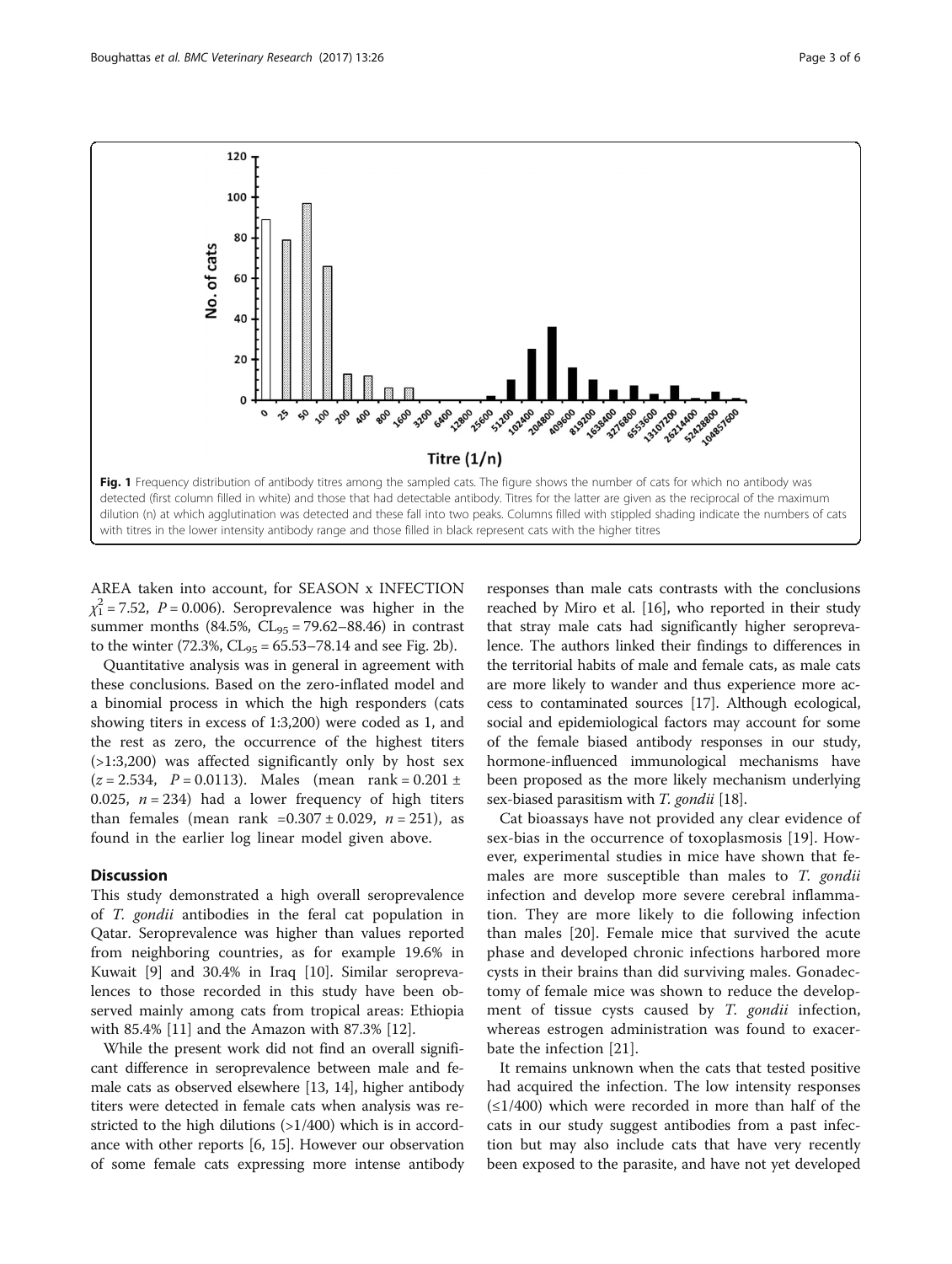<span id="page-3-0"></span>

the maximum response. The cats that showed intense antibody responses  $(\geq 1/800)$  dilution) are more likely to be cats that had acquired the infection recently but after a sufficient time to mount the response [[22](#page-4-0)]. Since the prevalence of high intensity antibody responses was almost identical in both winter and summer months, this indicates that there is a persistent source of T. gondii infection in the environment in which the cats live. Moreover, the consistently high seroprevalence in both urban and sub-urban areas of Qatar suggests a high level of T. gondii contamination throughout the country.

The large home ranges of feral cats, which can stretch to 10 km<sup>2</sup>, implies widespread contamination of the

environment, especially given that some reports have documented cats travelling up to 45 km in just 2 days [[23\]](#page-4-0). Domestic and stray/feral cats are the same species (Felis catus) and the main difference between them is their lifestyle. In contrast to domestic animals, feral cats are unowned and live in the streets, alleys, farm buildings, factories, wharves or abandoned vehicles. They may be semi dependent on humans from whom they may receive some food. It has been reported elsewhere that 76.5% of cats fed table leftovers are Toxoplasma seropositive with a majority showing high IgG antibodies titers [\[24\]](#page-4-0). These free-roaming cats are exposed to a wide variety of pathogens, and have been shown to be excellent sentinels of infectious and parasitic diseases. Consequently they provide useful information on circulation of pathogens in domestic and wild ecosystems [[13\]](#page-4-0). Most cats are thought to become infected with T. gondii after weaning when they begin to hunt for food. Outdoor access facilitates hunting behavior, as in the Netherlands where 93% of the cats with free outdoor access exhibited hunting behavior [\[22](#page-4-0)]. Stray cats and cats with outdoor access usually acquire the infection from hunting rather than from the ingestion of oocysts [\[25](#page-5-0)]. Hence the recommendation to pet owners that to protect their cats from T. gondii infection the hunting of small prey should be discouraged/prevented, and that all meat served to their pet cats should be thoroughly cooked and/or frozen before cooking [[26\]](#page-5-0).

In a study conducted in Italy, it was suggested that infected intermediate hosts that are prey for cats are more available in the summer season [\[27](#page-5-0)]. A recent analysis reported a correlation between the geolatitude (which strongly correlates with temperature and quantity and quality of sunlight) and humidity (which favors the survival of Toxoplasma oocysts in soil) and occurrence of toxoplasmosis [\[28\]](#page-5-0). The efficiency of transmission may therefore differ between seasons in Qatar, with a higher risk of exposure in the summer months (where the climate is more suitable for survival of the oocysts). Qatar typically experiences two seasons. In the summer season, daytime temperatures frequently exceed 45 °C and seldom fall below 18 °C at night. Humidity peaks in August at 90%, before subsiding to 70% towards the end of October [\[4\]](#page-4-0). The latter months of the summer season certainly fall within this definition of the optimal climatic conditions for transmission. During the winter season temperatures peak at about 28 °C and may fall as low as 7 °C at night and the mean humidity is usually in the range 75–86%. These conditions are less suitable for survival of oocysts of T. gondii in the external environment. Thus, the tenacity and infectivity of oocysts in winter may be less than in summer, and hence transmission to cats and potential intermediate hosts such as rodents may be less efficient in winter months. However, this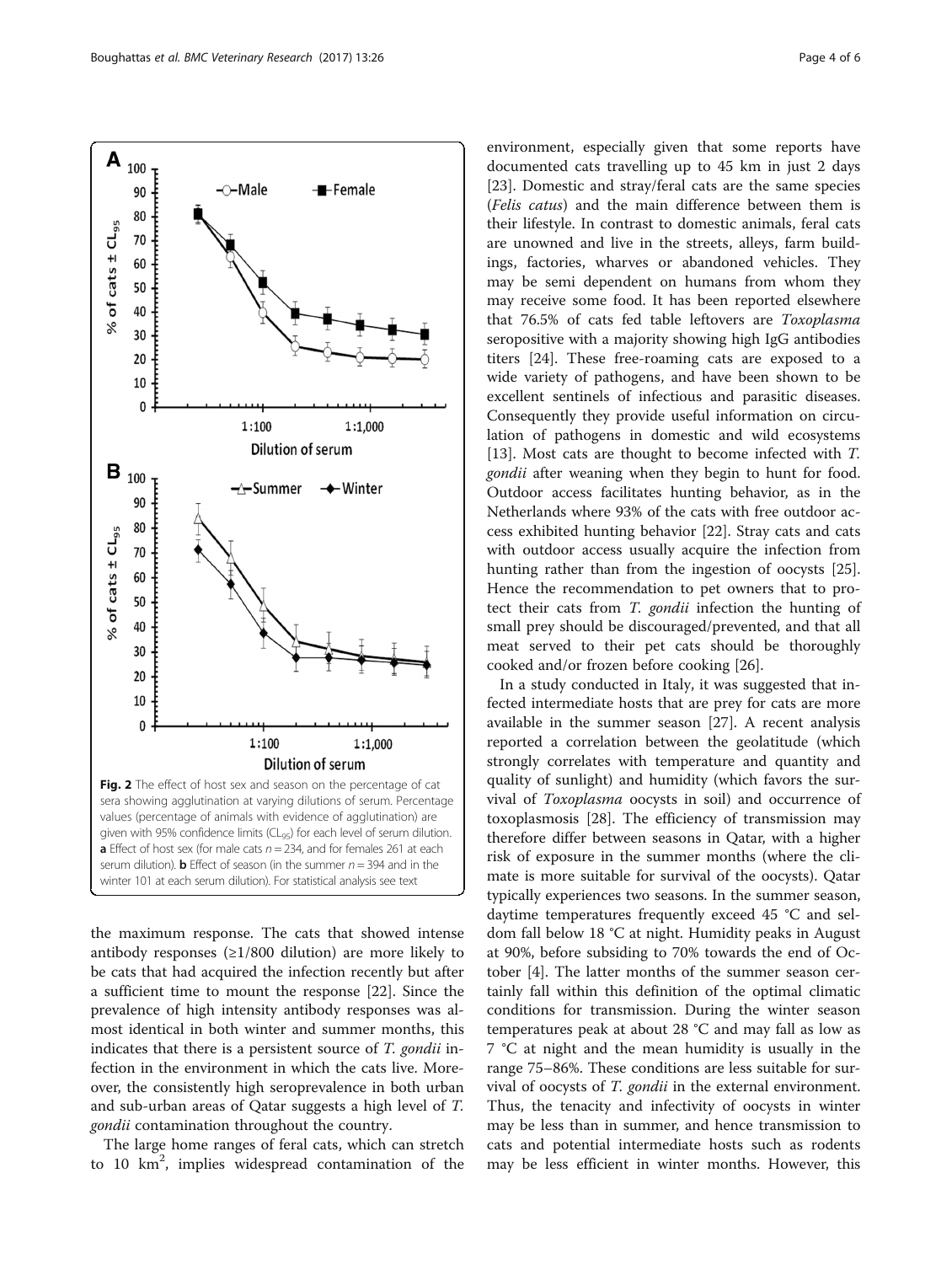<span id="page-4-0"></span>requires further studies, for instance by environmental sampling for T. gondii oocysts and thorough assessment of the resilience of oocysts of local isolates of T. gondii to typical summer and winter conditions in Qatar. Unfortunately, most people are unaware that they can acquire toxoplasmosis from the environment by direct contact with soil or water [[29\]](#page-5-0).

## Conclusions

The seroprevalence of T.gondii in cats in Qatar is high. Our data showed that female cats were more likely to have high antibody responses compared with males, and that seroprevalence is higher in the summer months. Overall, our data imply high contamination of the local environment in Qatar and we recommend further investigation of food/ water sources through which transmission may occur.

#### Acknowledgments

We would like to thank the Biomedical Research Center at Qatar University and the Cat Control Unit at the Ministry of Municipality and Environment for providing facilities for this work.

#### Funding

This publication was made possible by NPRP grant number NPRP 4-164-4- 001 from Qatar National Research Fund. The contents of this report are solely the responsibility of the authors and do not necessarily represent the official views of Qatar University and QRNF.

#### Availability of data and materials

Data will not be made available. We were constrained by our local, internal ethics policies, which entail confidentiality with regard to the samples for analysis in studies of this nature. We tried to put all the information needed for understanding the analysis and the subsequent results into the Methods section.

#### Authors' contributions

SB carried out the serology and drafted the manuscript. AS collected the cat samples and contributed to the serology. JMB carried out the statistical analysis and participated in the preparation and refinement of the manuscript. MAM conceived the study, collected the background information on the samples and revised the manuscript critically for important intellectual content. All authors read and approved the final manuscript.

#### Competing interests

The authors declare that they have no competing interests.

#### Consent for publication

Not applicable.

#### Ethics approval

All applicable institutional and/or national guidelines for the care and use of animals were followed. Ethical approval for this project was obtained from Qatar University Institutional Animal Care and Use Committee (Research Ethics Approval # QU-IACUC 022/2015).

### Author details

<sup>1</sup>Department of Biomedical Science, College of Health Sciences, Biomedical Research Center, Qatar University, P.O. Box 2713, Doha, Qatar. <sup>2</sup>School of Biology, University of Nottingham, University Park, Nottingham NG7 2RD, UK.

## Received: 15 July 2016 Accepted: 13 January 2017 Published online: 18 January 2017

#### References

Dubey JP. Oocyst shedding by cats fed isolated bradyzoites and comparison of infectivity of bradyzoites of the VEG strain Toxoplasma gondii to cats and mice. J Parasitol. 2001;87:215–9.

- 2. Mancianti F, Nardoni S, Mugnaini L, Zambernardi L, Guerrini A, Gazzola V, Papini RA. A retrospective molecular study of select intestinal protozoa in healthy pet cats from Italy. J Feline Med Surg. 2015;17:163–7.
- 3. Bowie WR, King AS, Werker DH, Isaac-Renton JL, Bell A, Eng SB, Marion SA. Outbreak of toxoplasmosis associated with municipal drinking water. The BC Toxoplasma Investigation Team. Lancet. 1997;350:173–7.
- 4. Abu-Madi MA, Behnke JM. Feline patent Toxoplasma-like coccidiosis among feral cats (Felis catus) in Doha city, Qatar and its immediate surroundings. Acta Parasitol. 2014;59:390–7.
- 5. Abu-Madi MA, Al-Molawi N, Behnke JM. Seroprevalence and epidemiological correlates of Toxoplasma gondii infections among patients referred for hospital-based serological testing in Doha, Qatar. Parasit Vectors. 2008;1:39.
- 6. Silaghi C, Knaus M, Rapti D, Kusi I, Shukullari E, Hamel D, Pfister K, Rehbein S. Survey of Toxoplasma gondii and Neospora caninum, haemotropic mycoplasmas and other arthropod-borne pathogens in cats from Albania. Parasit Vectors. 2014;7:62.
- 7. Dubey JP, Desmonts G. Serological responses of equids fed Toxoplasma gondii oocysts. Equine Vet J. 1987;19:337–9.
- 8. Rohlf FJ, Sokal RR. Statistical Tables (3rd Edition) W.H. Freeman and Company, San Francisco 1995.
- 9. Abdou NE, Al-Batel MK, El-Azazy OM, Sami AM, Majeed QA. Enteric protozoan parasites in stray cats in Kuwait with special references to toxoplasmosis and risk factors affecting its occurrence. J Egypt Soc Parasitol. 2013;43:303–14.
- 10. Switzer AD, McMillan-Cole AC, Kasten RW, Stuckey MJ, Kass PH, Chomel BB. Bartonella and Toxoplasma infections in stray cats from Iraq. Am J Trop Med Hyg. 2013;89:1219–24.
- 11. Tiao N, Darrington C, Molla B, Saville WJ, Tilahun G, Kwok OC, Gebreyes WA, Lappin MR, Jones JL, Dubey JP. An investigation into the seroprevalence of Toxoplasma gondii, Bartonella spp., feline immunodeficiency virus (FIV), and feline leukaemia virus (FeLV) in cats in Addis Ababa, Ethiopia. Epidemiol Infect. 2013; 141: 1029–33.
- 12. Cavalcante GT, Aguiar DM, Chiebao D, Dubey JP, Ruiz VL, Dias RA, Camargo LM, Labruna MB, Gennari SM. Seroprevalence of Toxoplasma gondii antibodies in cats and pigs from rural Western Amazon, Brazil. J Parasitol. 2006;92:863–4.
- 13. Adams PJ, Elliot AD, Algar D, Brazell RI. Gastrointestinal parasites of feral cats from Christmas Island. Aust Vet J. 2008;86:60–3.
- 14. Cong W, Meng QF, Blaga R, Villena I, Zhu XQ, Qian AD. Toxoplasma gondii, Dirofilaria immitis, feline immunodeficiency virus (FIV), and feline leukemia virus (FeLV) infections in stray and pet cats (Felis catus) in northwest China: co-infections and risk factors. Parasitol Res. 2016;115:217–23.
- 15. Jittapalapong S, Nimsupan B, Pinyopanuwat N, Chimnoi W, Kabeya H, Maruyama S. Seroprevalence of Toxoplasma gondii antibodies in stray cats and dogs in the Bangkok metropolitan area, Thailand. Vet Parasitol. 2007; 145:138–41.
- 16. Miro G, Montoya A, Jimenez S, Frisuelos C, Mateo M, Fuentes I. Prevalence of antibodies to Toxoplasma gondii and intestinal parasites in stray, farm and household cats in Spain. Vet Parasitol. 2004;126:249–55.
- 17. Rahimi MT, Daryani A, Sarvi S, Shokri A, Ahmadpour E, Teshnizi SH, Mizani A, Sharif M. Cats and Toxoplasma gondii: A systematic review and meta-analysis in Iran. Onderstepoort J Vet Res. 2015;82:823.
- 18. Flegr J, Lindova JL, Kodym P. Sex-dependent toxoplasmosis associated differences in testosterone concentration in humans. Parasitology. 2008;135: 427–31.
- 19. Dubey JP, Hoover EA, Walls KW. Effect of age and sex on the acquisition of immunity to toxoplasmosis in cats. J Protozool. 1977;24:184–6.
- 20. Klein SL. Hormonal and immunological mechanisms mediating sex differences in parasite infection. Parasite Immunol. 2004;26:246–64.
- 21. Roberts CW, Cruickshank SM, Alexander J. Sex-determined resistance to Toxoplasma gondii is associated with temporal differences in cytokine production. Infect Immun. 1995;63:2549–55.
- 22. Opsteegh M, Haveman R, Swart AN, Mensink-Beerepoot ME, Hofhuis A, Langelaar MF, van der Giessen JW. Seroprevalence and risk factors for Toxoplasma gondii infection in domestic cats in The Netherlands. Prev Vet Med. 2012;104:317–26.
- 23. Fancourt BA, Jackson RB. Regional seroprevalence of Toxoplasma gondii antibodies in feral and stray cats (Felis catus) from Tasmania. Aust J Zool. 2014;62:272–83.
- 24. Galván Ramírez ML, Sánchez Vargas G, Vielma Sandoval M, Soto Mancilla JL. Presence of anti-Toxoplasma antibodies in humans and their cats in the urban zone of Guadalajara. Rev Soc Bras Med Trop. 1999;32:483–8.